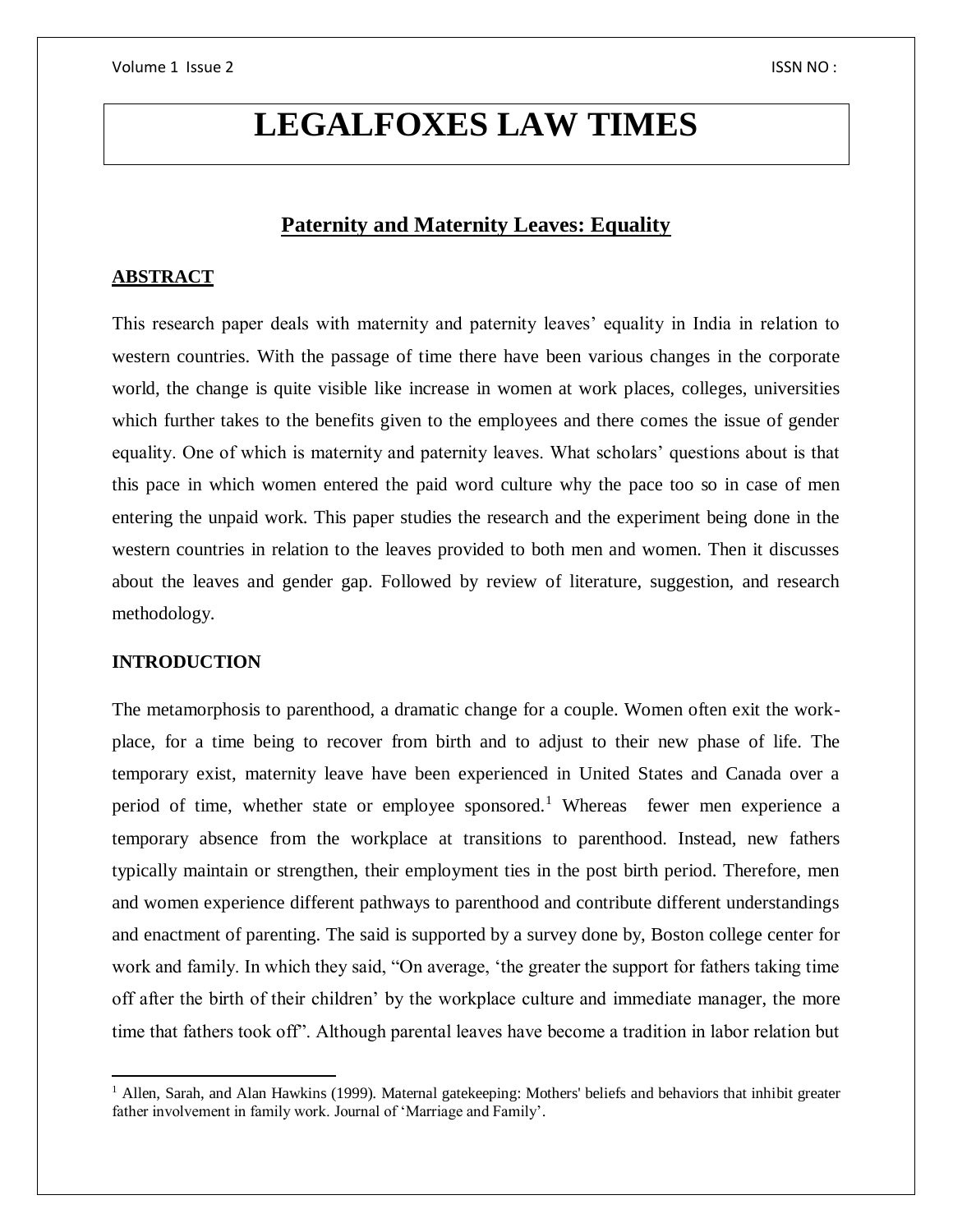this took various researches by different scholars in different countries to reach this tradition. It was not until 1970s that is began to be regarded as way of balancing work, family as well as gender equality. Countries like Sweden, Norway, introduced different plans of parent leaves with different time period and salary for both men and women over a period of time. Such measures aim to remove the feminine qualities; the use of parental leaves and equalize men's and women's opportunities to ensure that maternity and the use of parental leave as a resource for balancing work and family life does not translate into labor market discrimination.<sup>2</sup> Similar measures were adopted in other European countries in an attempt to encourage men's involvement in parental leaves. Some countries made revolutionary changes in their leaves for parents of newborns, replacing maternity leave with leave that foresee gender institution of more family-friendly workplaces. The furtherance of paternityleave is also assumed to encourage fathers' socialization as care providers. During such leaves, fathers not only involve in instrumental tasks, but also involve with their children emotionally, laying the groundwork for greater dedication to subsequent child development. $3$ 

Much of the research on parental has focused on three questions. The first is: If the institution of the father's quota has actually fostered men's use of parental leave, what factors further or hinder its use? The second: To what extent do men and women share parental leave equally? And the third: Which features of parental leave favor its wider use by fathers?<sup>4</sup> The assumption on which the whole much of the research was based is that greater the use of leave by men translates into their greater involvement in unpaid household work, particularly in childcare. However, research came with empirical evidence that concluded, relationship between leaves ad involvement in household work is barely evident.

A small study done in the United States in 1998, for example, studied 38 men with youngsters from 9 to 19 months old at that point, fathered or adopted after 1994. The entirety of the respondents were breadwinners inside enormous organizations or open establishments, a considerable extent of whom (approx. half) had taken at any rate multi week off from work for child care, utilizing off the clock days, occasions or leaves. The review demonstrated that a large

 $\overline{\phantom{a}}$ 

<sup>2</sup> Burgess, Gregg, Propper and Washbrook, 2007; Haas and Rosgaard (2011).

<sup>&</sup>lt;sup>3</sup> Hass and Hwang, (2008); Tanaka and Waldfogel, Effects of parental leave and work hours on fathers' involvement with their babies. Evidence from the millennium cohort study. Community, Work and family, 2007.

<sup>4</sup> Duvander and Johansson, t are the effects of reforms promoting fathers' parental leave use? Journal of European Social Policy,2012; Hass and Rosgaard,2011; OCED, doing better for families,2011.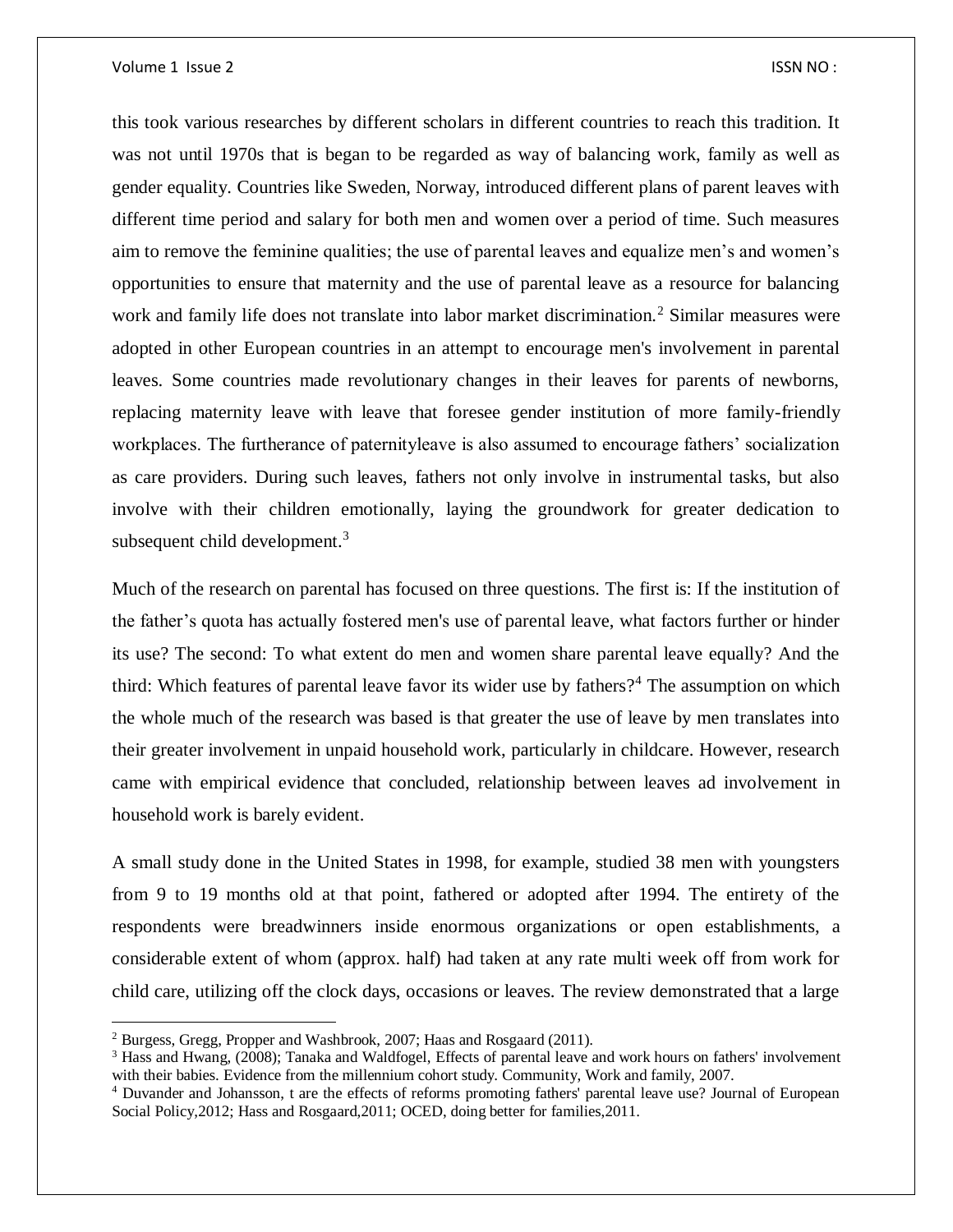$\overline{a}$ 

portion of that took time off, performed more childcare undertakings than the other half, albeit by and large, they neither gave additional time nor accepted more accountability for childcare than did the men who withdrew.<sup>5</sup>

"Research has been conducted in a number of countries, in an attempt to determine whether these reforms have intensified men's use of paternity leave and whether that, in turn, has signified their greater involvement in childcare. The present study, based on data from countries across Europe, United States and Canada, aims to determine whether men's use of paternity is associated with their greater involvement not only in childcare but also in housework. The article is organized as follows. The first section reviews the literature on the effect of fathers' use of leave on their participation in childcare and housework. This is followed by a discussion of the analytical strategy implemented and the characteristics of the different survey from which indicators can be drawn to address the objectives pursued. Finally, the results are presented and discussed."

## **PATERNITY LEAVE AND GENDER GAP**

To understand the key of the meaning what paternity leave mean to working women is by understanding the disadvantages that are faced by mothers. For varies researches it has been proved that women earn comparatively less than men by 20%.<sup>6</sup> A survey, by survey monkey, in 2019 concluded that 46% of American men believe the gender pay gap is true, or "made up to serve a political purpose." What's more, despite changing attitudes toward gender roles, the younger the respondent, the more likely they were to believe that men and women are paid equally.<sup>7</sup> This can indicate to some underlying problem that have already been solved. After all, women going to colleges and getting degree is more likely than men, thus equal pay act. The act was developed by U.S. Equal Employment Opportunity Commission. Moreover, Economists also noted a widespread misconception in which the pay gap represents: "Women as a whole earn 80 cents for every dollar earned by a man, but that's not controlling for job type or education level. Indeed, low-level male and female workers tend to earn very similar wages, while the highest levels of management tend to have the widest pay gap, with female MBAs earning 74

<sup>5</sup> Seward, Yeatts, Amin, and Dewitt, 06). Employment leave and fathers, 'involvement with children: According to mothers and fathers'. Men and Masculinities, 2006.

<sup>6</sup> Siri Hedreen, the "motherhood penalty may be inevitable, but fathers can share some of the burden".

<sup>7</sup> Jillesa Gebhardt, Survey Monkey, 'On Equal Pay Day 2019, Lack of Awareness persists'.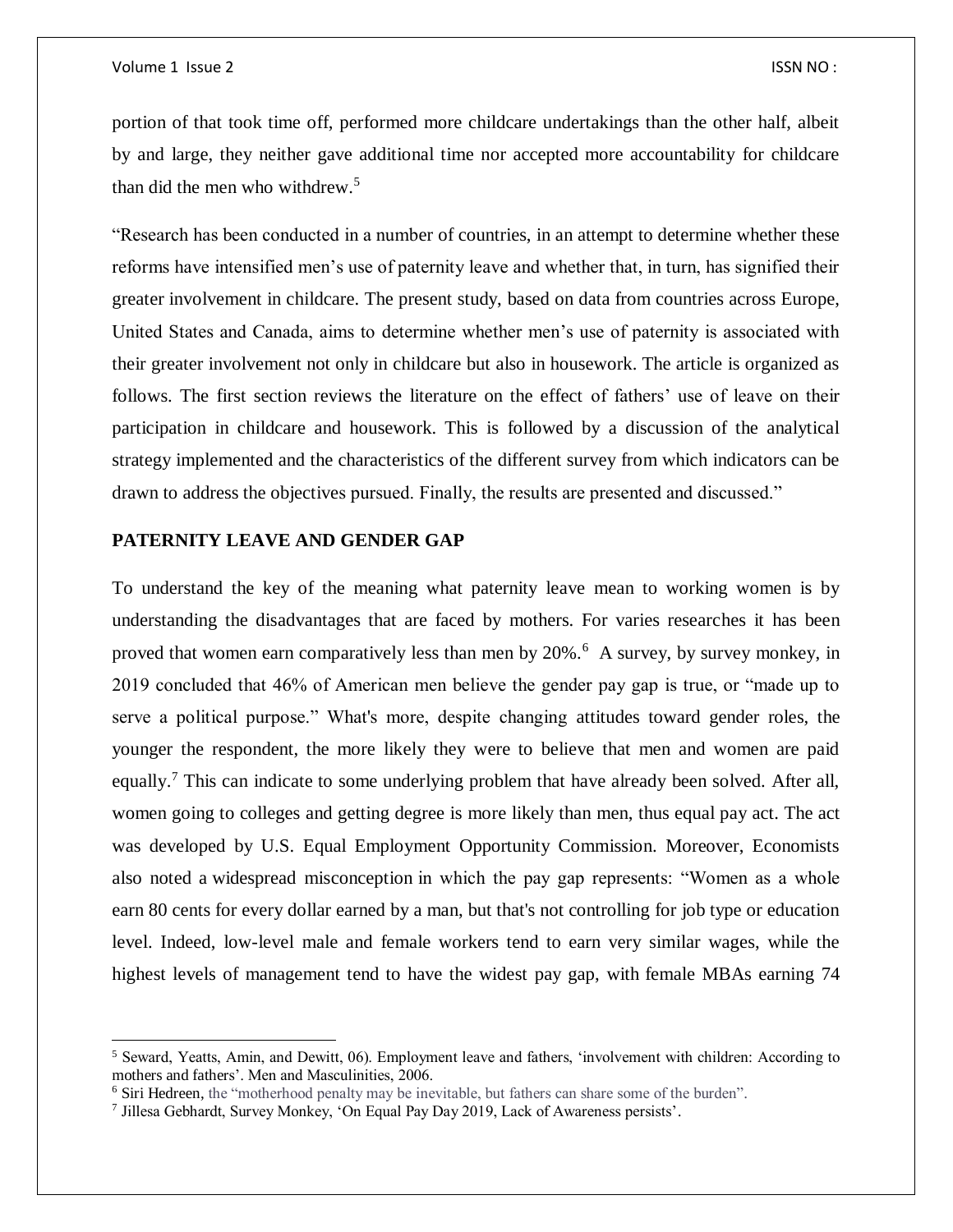cents on the dollar."<sup>8</sup> Over they came up with a result that women earn 98 cents on a dollar earned by men in case of controlled gap (equal qualification) and 78 cents on a dollar (in case of uncontrolled gap).

The introduction of the paternity-leave quota led to a sharp increase in uptake rates. Based on analytical sample of full-time employed fathers, Fig. 1shows that under 3 % of the dads whose kid was brought into the world preceding 1993 utilized parental leave. After the paternity-leave amount was presented in 1993, around 30 % of fathers utilized their entitlement to paternity leave, expanding to 51 % in 1994 and 59 % in 1995. In 2000, more than 70 % of full-time utilized dads took paternity leave. As Fig. 1 uncovers, the paternity-leave amount had low takeup during the primary years after usage, especially for youngsters conceived in 1993 and 1994. We will thus allude to the dads of these two accomplices as treated in the stage in period. Fathers were entitled the youngster turned age. However, approximately all (95 %) dads who used their right to paternity leave took leave in conjunction with the mothers' leave during the child's first year of life. Among fathers taking paternity leave, around 70 % were on leave for four weeks, 20 % took less leave, and the remaining 10% took more than the designated four weeks of leave.<sup>9</sup>



Fig. 1 Percentage of fathers in our analytical sample taking paternity leave, by birth year of child

 $\overline{\phantom{a}}$ 

<sup>8</sup> payscale.com, 'the state of the gender pay gap in 2019' .

<sup>&</sup>lt;sup>9</sup> Numbers were obtained from the Norwegian Labour and Welfare Administration.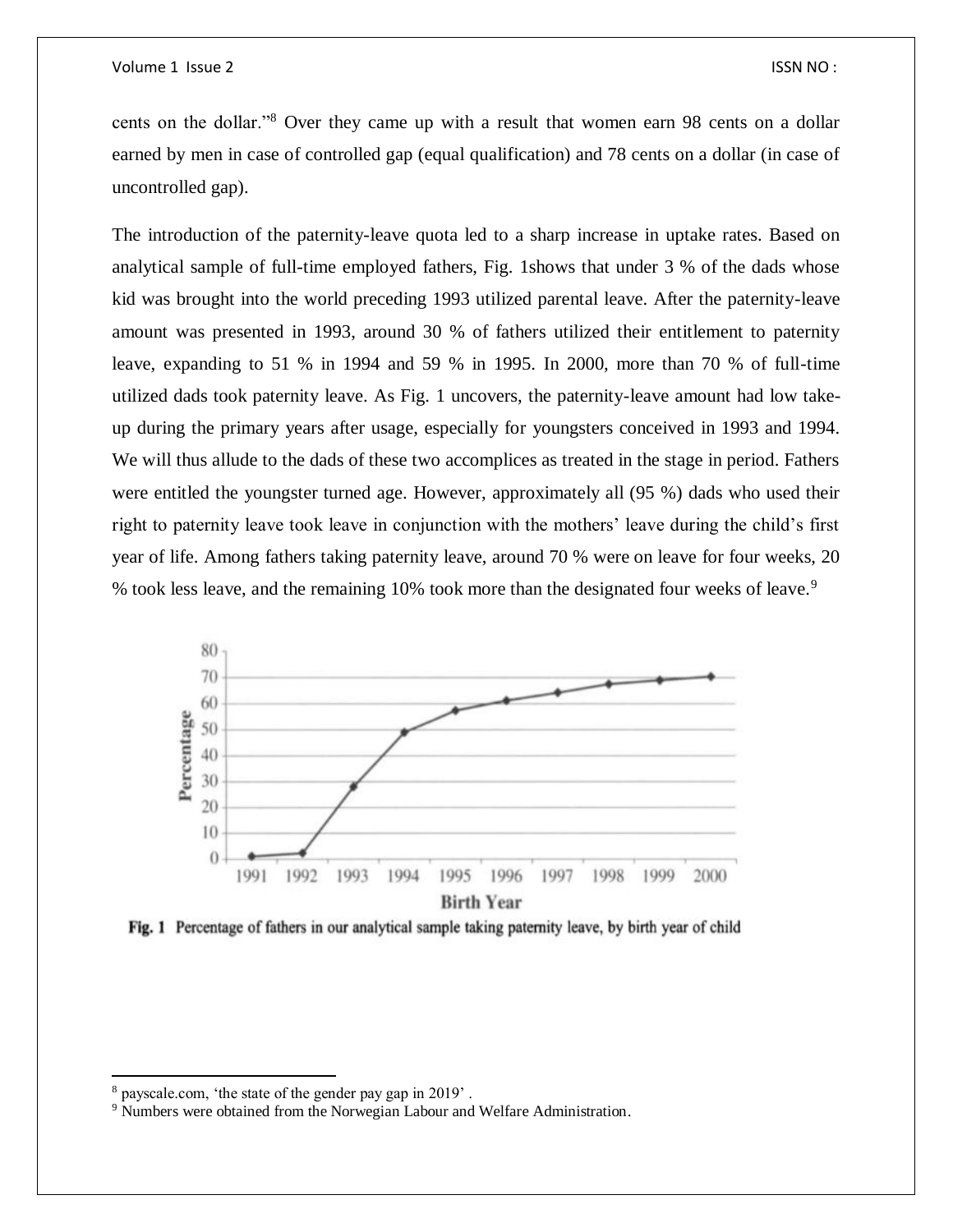Taking three months of maternity leave has ruffle effects for women when it comes to their own development in the workplace. Aside from the stigma and discrimination women face for "having misaligned priorities" or "having too much on their plates to juggle real responsibilities," there are some abiding effects of being out of the office for a significant period of time. Women earn 1/3rd than the men after returning from maternity leave. Their salaries and promotion opportunities begin to plateau around this time<sup>10</sup>. Women with children also receive fewer calls for interviews and receive an average of \$11,000 less for the same roles that women without children attain. Overall, childbearing moms make 5% less per child than do women who don't have have children.

Ironically, men benefit from having children in the workplace. Men's earning increase by more than 6% when they have children, and they don't experience the same level effect as women.<sup>11</sup> This difference may be because fathers are perceived as caring individuals who work to provide for their families. Normalizing the idea of being on leave for childcare may reduce the stigma. In countries that have extended paternity leave programs, most fathers take full allotted time, especially when their co-worker taking advantage of the program.<sup>12</sup>

Of the ladies taking maternity leave, just 74% return to their occupations, and just 40% keep on working all day.<sup>13</sup> This is for the most part in light of the fact that the work environment doesn't organize familial consideration, and guardians don't really have the adaptability they should be the two guardians and experts. The exploration shows that new dads who remain at home, in any event, for about fourteen days after the introduction of their youngsters, end up increasingly associated with the kid's consideration nine months after the fact. This research even accounts, the most day-to-day tasks, like feeding, bathing, and changing diapers. The idea is that, being involved from the onset allocates an equal amount of responsibility and sets both parents up to be competent and committed caregivers. When it comes down to it, equal opportunity cannot be achieved when fundamental expectations are different among groups.

### **SUGGESTIONS**

 $\overline{a}$ 

 $10$  Tim Wallace, 'Gender Pay gap: mothers returning to work earn a third less than men', august 2016.

 $11$  Claire Cain Miller, 'the motherhood penalty vs. the fatherhood bonus', 2014.

<sup>&</sup>lt;sup>12</sup> Bryce Covert, 'how everyone benefits when new fathers take paid leave', 2015.

<sup>&</sup>lt;sup>13</sup> Paulette Light, 'Why 43% of women with children leave their jobs, and How to get Them Back.' (the atlantic).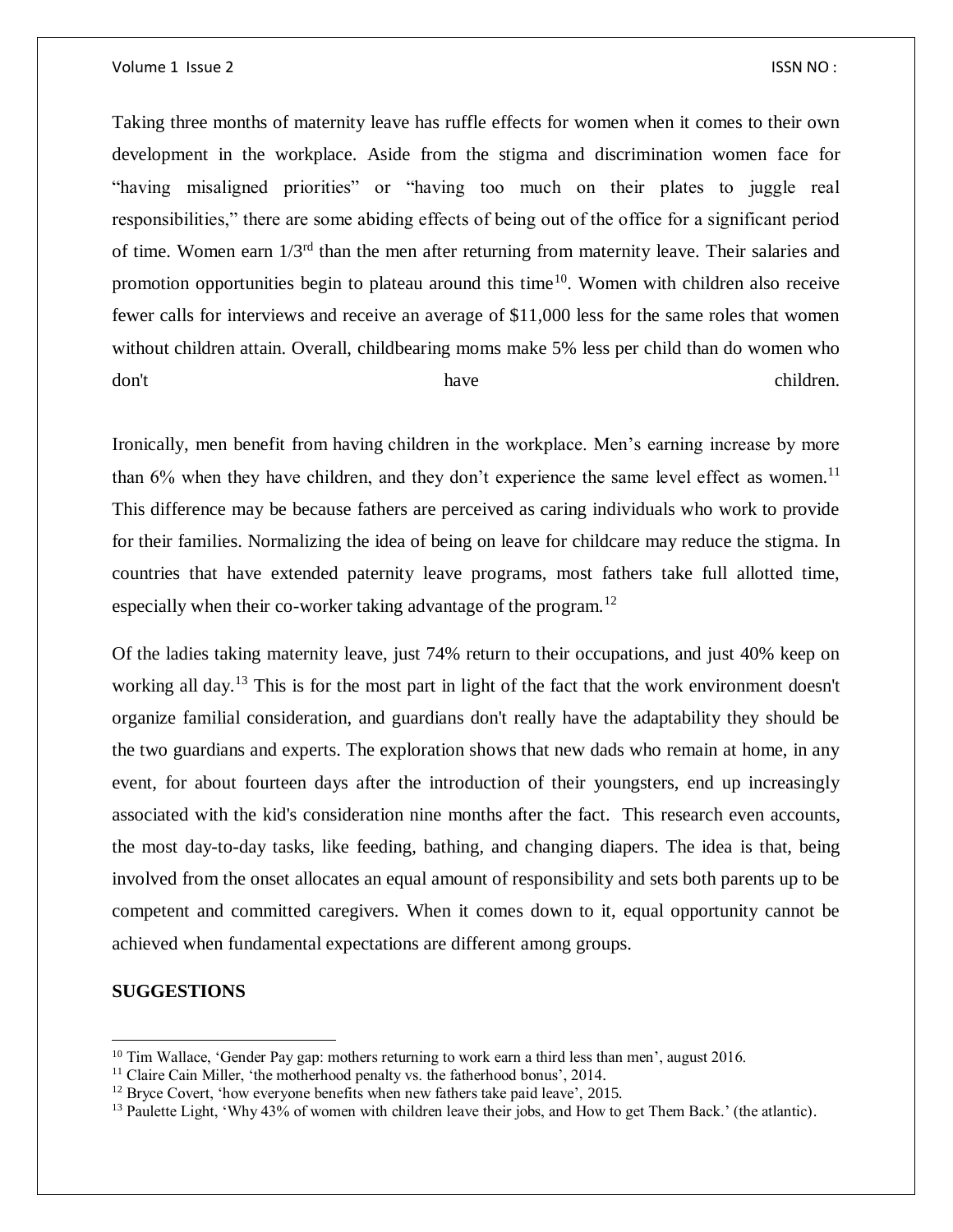As discussed above, my researches were conducted in various countries, the process and methods used were different but the result the came with is almost the same, that is men may get a long leave as child care or may not be given a single leave it makes merely a difference since the research clearly says that the participation of men in unpaid work, i.e. household or child's work is same as if they would have done along with paid work. However, there is no 100% support to the above said, as there is some parent who actually do get work or get themselves engaged in childcare. Not like women, who have some 'surrogate' parenting experiences prior to becoming mothers, men are more limited to that experience to infants' care. As one of the persons from the research said, the experience he got while becoming a father was insane and was filled with a lot of emotions added, five weeks of paternity leave was an eye-opening experience, one that he felt really showed. Thus, there are many more fathers who want to experience this experience but this will only be possible if they are given paternity leaves. From this what the suggestion is that the paternity leaves provided are necessary but getting equal leaves is not important as the paths to enter parenthood are completely different for both men and women. Men require less holidays than the women.

#### **CONCLUSION**

With the topics that we have covered in this research paper, we can conclude that maternity and paternity leaves should be provided but there is no need of it to be gender equal since both genders have different work and path to enter parenthood, therefore providing equal leaves in vague. It can be that men require more leaves or women but according to our research it can be clearly said that women require more leaves and men require less. The research done in United States, Norway, Sweden and many countries is clear evidence that the length of leave provided to men as childcare is not important, since the work they do being on leave is same as they would have done without leave.A speedy come back to work by fathers, then again, builds up a pattern of care that fixates on moms. Research keeps on reporting that men's obligation lingers behind women's, even as fathers have gotten progressively connected with and available to their youngsters. Since ladies leave the workforce, anyway quickly, during this underlying progress period, new mothers can create child rearing aptitudes as well as an awareness of other's expectations also. Since obligation is frequently established in imperceptible manners, it stays missing from how fathers comprehend and sanction child rearing when they themselves are not